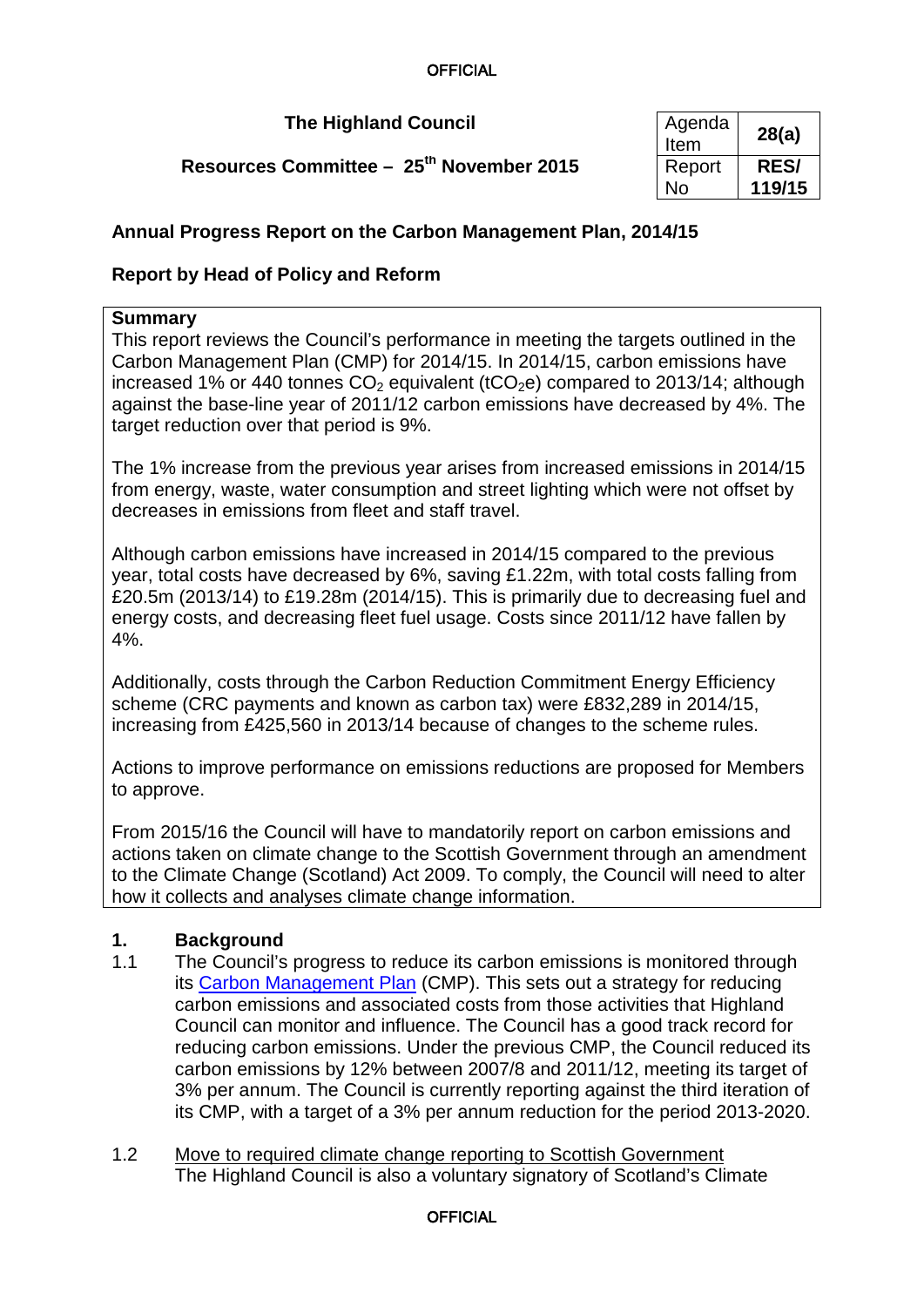Change Declaration (SCCD) and has committed to tackling climate change. In 2009, the Climate Change (Scotland) Act set national targets for the reduction of carbon emissions, and Highland Council has been identified as a "Major Player" in ensuring these targets are met. For the last eight years, the Council has prepared voluntary reports to the SCCD.

- 1.3 The Scottish Government has passed an amendment to the Climate Change (Scotland) Act which will statutorily require public sector organisations to report on carbon emissions and actions undertaken to tackle climate change from 2015/16. This will impact how the Council collects and analyses carbon emissions data, and will impose firm deadlines for the submission of annual reports (the last working day in November, for reporting on the previous financial year). There will also be more external and public scrutiny of the Council's carbon emissions, and activities undertaken to address climate change.
- 1.4 Through the Council's Programme, Highland First, the Council are committed to "Helping communities reduce their energy use and costs." Part of achieving this commitment is to review the Council's Carbon Management Plan to align with resources available by September 2016.

### **2. Summary of overarching trends**

2.1 The Council's carbon emissions have decreased by 4% over the past three years, against a target reduction of 9% over that period, despite a 1% increase in emissions in 2014/15, Figure 1 and Appendix 1. Annual carbon emissions can fluctuate for a variety reasons other than success or failure of the measures implemented. The prolonged cool and wet conditions in 2014/15 may have resulted in an increased demand for heating across the Council. Heating is one of the biggest energy demands, and consequently biggest sources of carbon emissions for the Council.

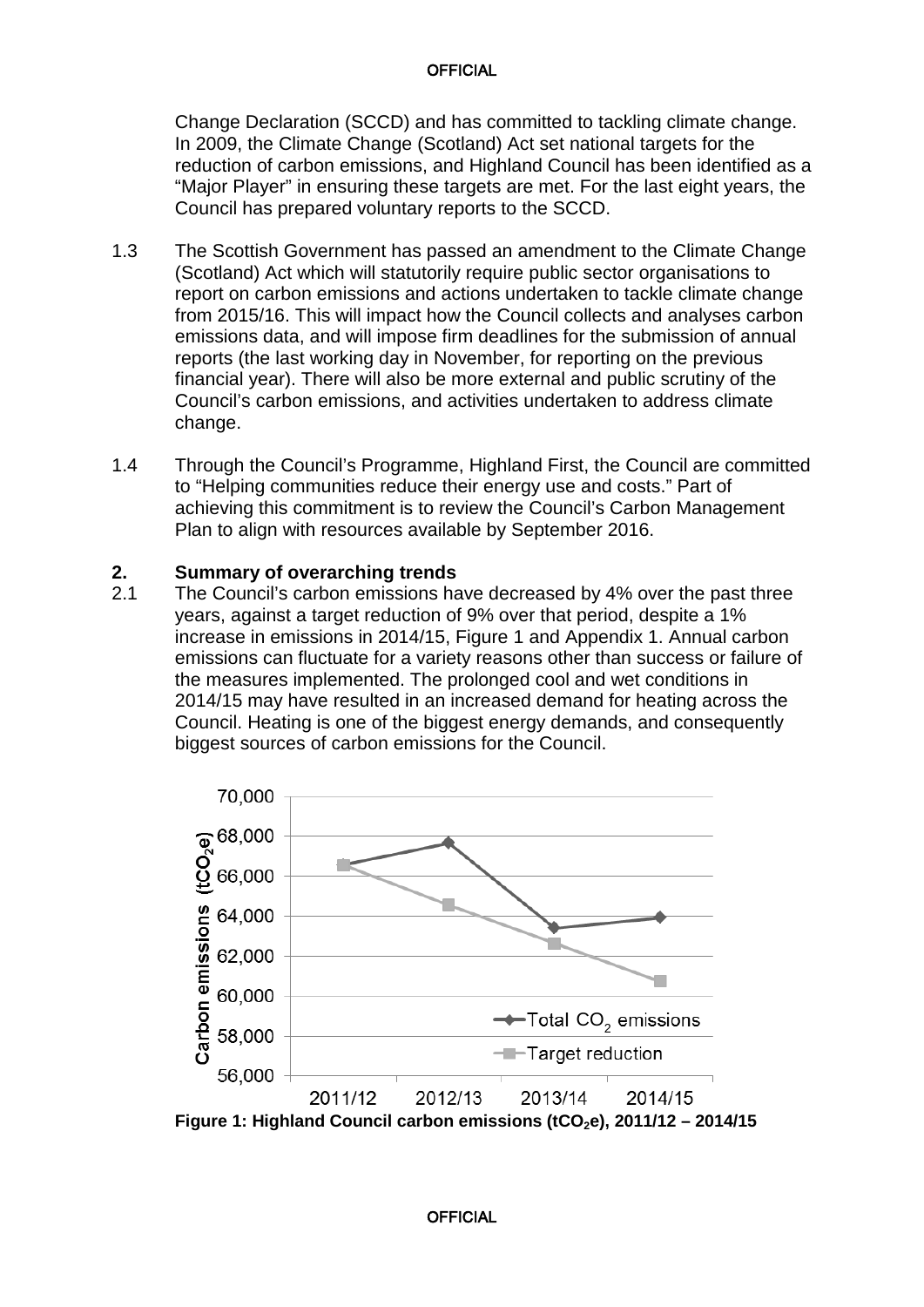2.2 There are six sectors scoped into the CMP: Energy use in buildings; Staff travel; Fleet; Waste; Street lighting; and Water. Table 1 summarises the Council's carbon emissions and target reductions for each of these sectors.

| Sector                                         | Target    | $\sqrt{2}$<br><b>Baseline</b><br>emissions<br>(2011/12) | <b>Emissions</b><br>Saving<br>Target | Actual<br><b>Emissions</b><br>Savings<br>achieved | Change in<br><b>Emissions</b><br>$2011/12 -$<br>2014/15 |
|------------------------------------------------|-----------|---------------------------------------------------------|--------------------------------------|---------------------------------------------------|---------------------------------------------------------|
|                                                | (% )      | Tonnes CO <sub>2</sub> e                                | (% )                                 |                                                   |                                                         |
| Energy use in<br><b>Buildings</b>              |           | 42,894                                                  | $-3,860$                             | -97                                               | $-0.2$                                                  |
| <b>Staff Travel</b>                            |           | 3,200                                                   | $-288$                               | $-820$                                            | $-26$                                                   |
| Fleet                                          |           | 9,435                                                   | $-849$                               | $-2,532$                                          | $-27$                                                   |
| <b>Internal Waste</b><br>(including recycling) | $-3 p.a.$ | 1,039                                                   | $-94$                                | $+152$                                            | $+13$                                                   |
| <b>Street Lighting</b>                         |           | 9,591                                                   | $-863$                               | $+434$                                            | $+5$                                                    |
| Water                                          |           | 412                                                     | $-37$                                | $+67$                                             | $+16$                                                   |
| <b>Total</b>                                   | - 9       | 66,571                                                  | $-5,991$                             | $-2,796$                                          | -4                                                      |

**Table 1: Carbon emissions (tCO2e), 2011/12 – 2014/15.** 

2.3 Energy use in buildings accounts for the largest proportion of Council emissions (67%), followed by street lighting (16%) and fleet emissions (10%), Figure 2.



## **Figure 2: Carbon emissions by sector (2014/15)**

2.4 Staff Travel, Fleet and Water account for a much larger percentage of costs than their carbon emissions would suggest as shown in Figure 3. Reductions in these areas have largely been driven by budget savings and work to encourage business travel only when face to face meetings are essential.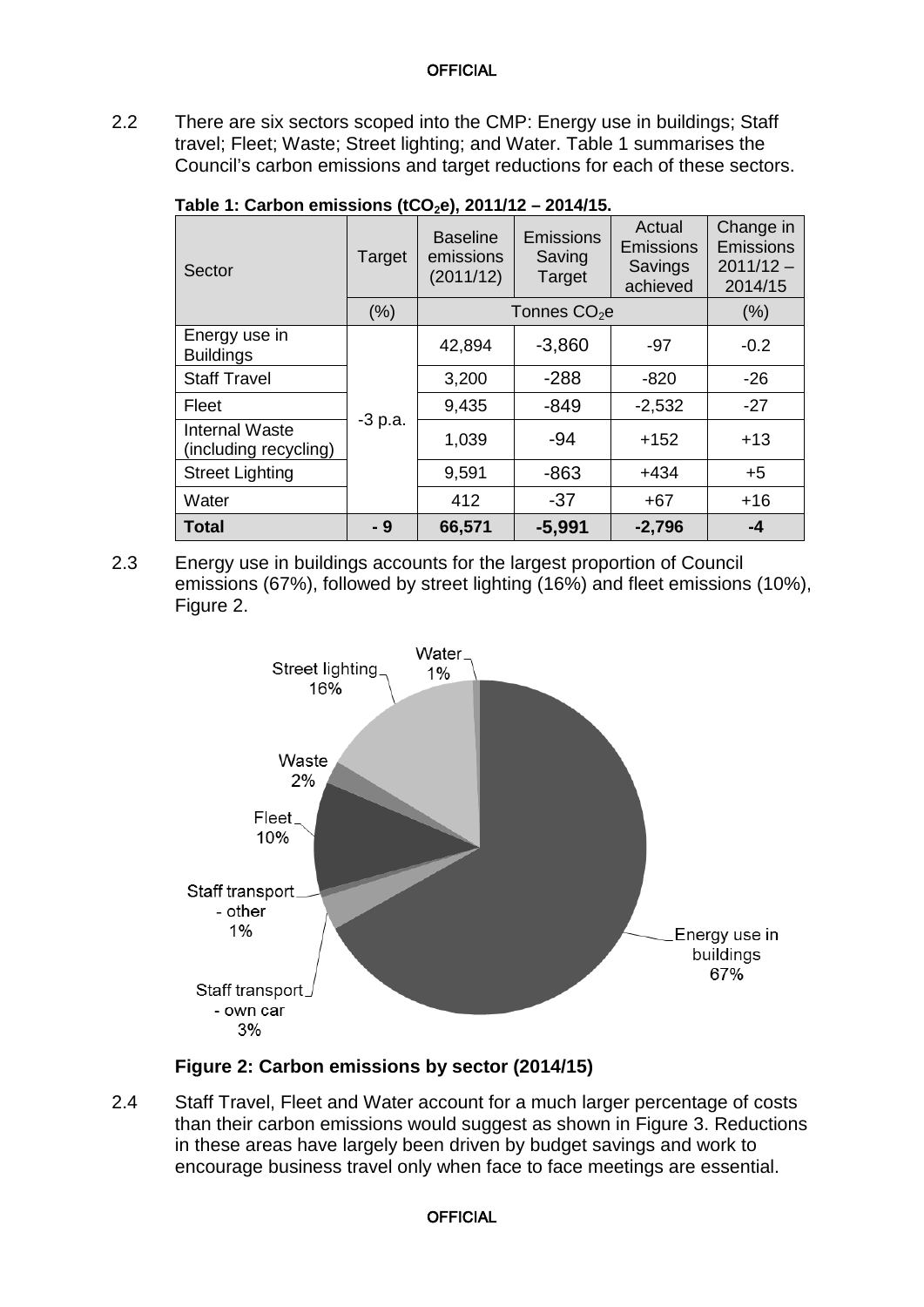

- 
- 2.5 Total costs associated with the carbon emissions scoped into the CMP are outlined in Appendix 2. Overall, costs have decreased 6% (£1,224,403) in 2014/15 compared to 2013/14, primarily as a result of falling energy and fuel prices, in combination with reduced consumption.
- 2.6 Compared to 2011/12, fleet fuel usage has decreased 27%, with costs reducing 23% (£897,020). Total staff travel costs have reduced by £737,058 (20%) compared to 2011/12, because of a 25% reduction in the amount of business mileage claimed by staff traveling in their own car (saving £546,998 compared to 2011/12), and a 28% decrease in staff travel by other means (public transport and car hire) saving £189,518 over the same period. Car hire mileage has reduced 30% (371,155 miles) saving £194,586, a 35% reduction in costs compared to 2011/12. A more detailed breakdown of staff travel is presented in section 5. Water costs have reduced by 28% (saving £464,052) despite consumption increasing by 17% (138,944 m<sup>3</sup>) in 2014/15 compared to 2011/12 due to better metering.
- 2.7 There are additional costs to the Council relating to carbon emissions under payments required by the Carbon Reduction Energy Efficiency Scheme (CRC). In 2014/15, the scope of emissions covered under the CRC was expanded to include energy used for street lighting. This expanded scope and an increase in the price of carbon offsets from £12 per tonne  $CO<sub>2</sub>e$ ( $tCO<sub>2</sub>e$ ) to £16 per  $tCO<sub>2</sub>e$  has increased the Council's CRC payments from £424,560 in 2013/14 to £832,289 in 2014/15. The Council was able to reduce its CRC payment slightly by pre-paying for the majority of its offset credits in advance, securing a lower price per credit. The Council can significantly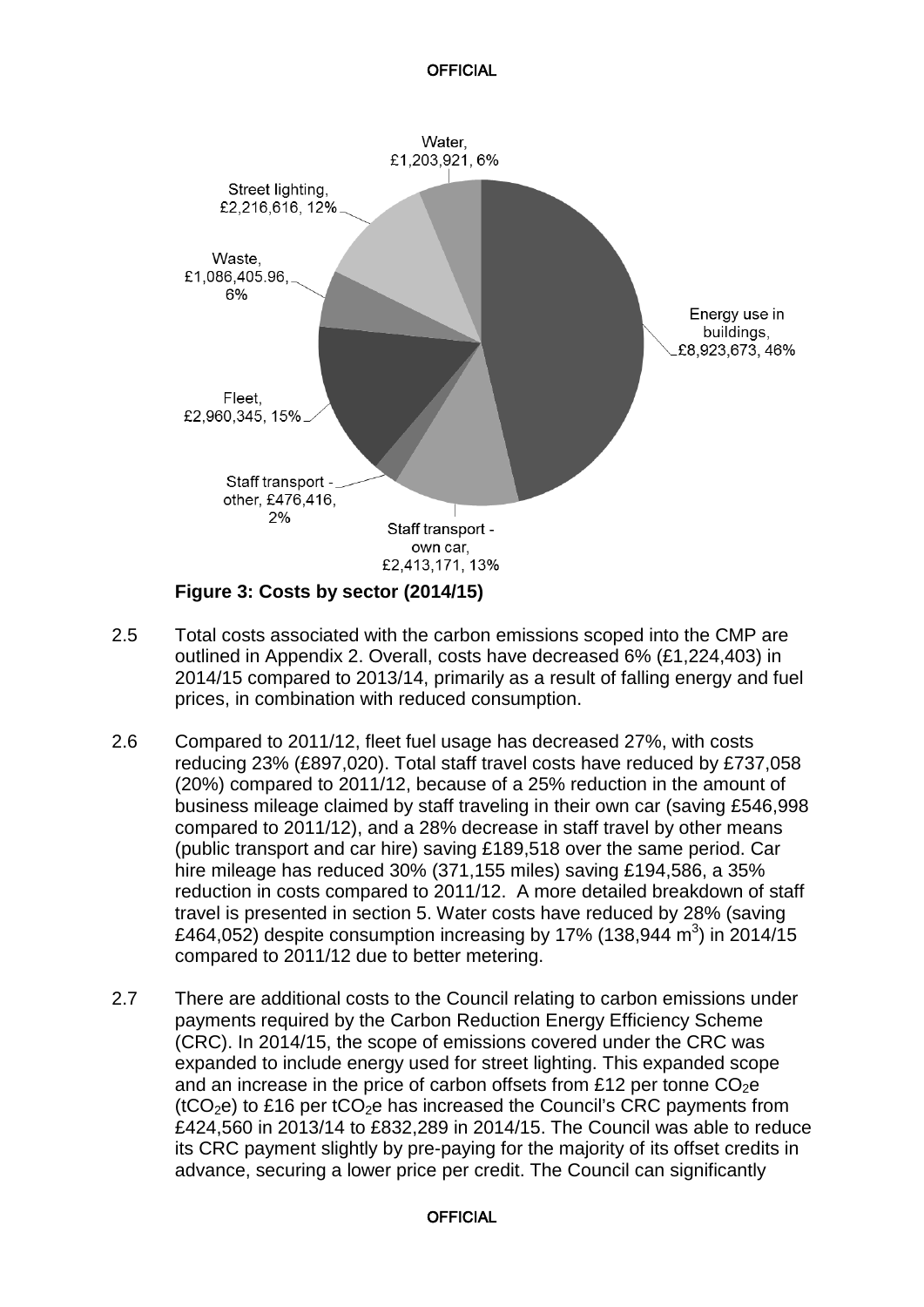reduce its CRC payments by reducing its carbon emissions.

### **3. Energy use in buildings**

3.1 Progress in this sector is fundamental to ensure the overall targets of the CMP are achieved. In 2014/15, carbon emissions related to energy use in buildings increased by  $6\%$  (2,467 tCO<sub>2</sub>e) relative to 2013/14, Appendix 1. This is most likely due to the prolonged cool and wet spring conditions in 2015 resulting in an increased demand for heating across the Council. Over the baseline year of 2011/12, emissions from Energy use in buildings have decreased  $0.2\%$  (97 tCO<sub>2</sub>e).



**Figure 4: Energy consumption in buildings, by fuel type, 2014/15**

- 3.2 It was reported to Resources Committee in November 2014 that energy use in Public Private Partnership (PPP) properties had been increasing and was impacting progress towards energy reduction targets. The 14 PPP properties account for 10% of energy use across the Council estate and therefore have a significant impact on overall energy trends. Energy use in PPP properties has decreased by 4% in 2014/15, compared to 2013/14, although it is still 1% higher than the baseline year (2011/12).
- 3.3 The effect of fluctuations in the cost of energy can also be noted in the CMP data. For example, electricity usage has increased by 5% from 2011/12 to 2014/15, but costs have increased by 31% over the same time period. Continuing efforts to reduce energy consumption and where possible increase the Council's capacity to generate its own energy through renewables will reduce the impact of rising energy costs on the Council.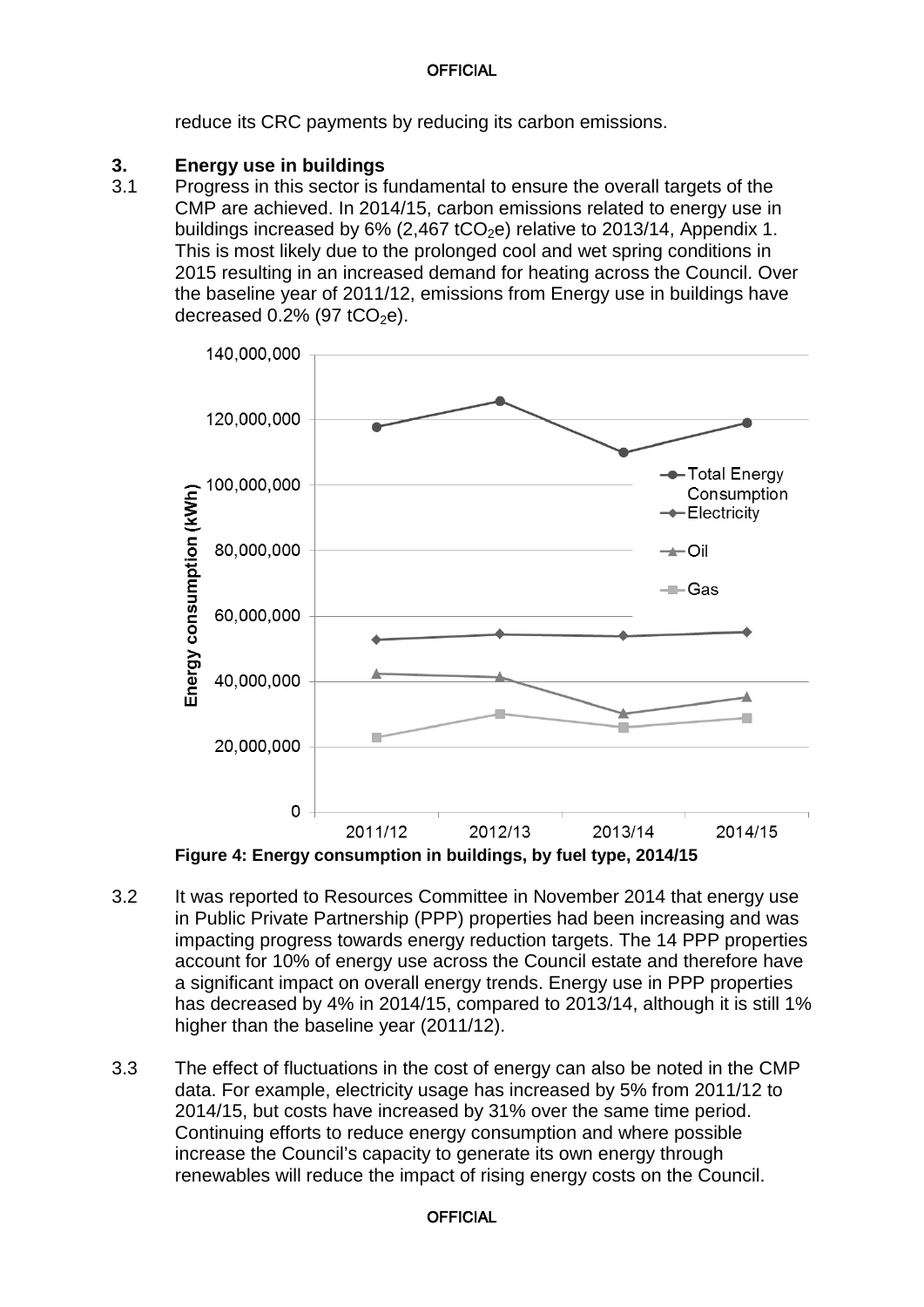- 3.4 The Council has been investing in renewable energy on its own estate for over a decade. The major focus of this has been the replacement of carbon intensive oil and electric based heating systems with renewable heating systems such as biomass boilers. In 2014/15, 13% of the energy used in the Highland Council's buildings came from biomass heating, up 3% from last year. Carbon emissions from oil use have reduced 22% compared to 2011/12, and costs from purchasing heating oil has decreased by £1,287,261. This investment in biomass has helped to support the region's emerging biomass economy and supply chain.
- 3.5 The Council has over 15 MW installed capacity of renewable energy technologies on its estate, Table 2. The Council generated income of £421,320 in RHI (Renewable Heat Incentive) and £77,837 in FIT (Feed-in Tariff) payments in 2014/15 as a result of these installations.

| Renewable Energy Technology    | Installed Capacity (kW) |
|--------------------------------|-------------------------|
| <b>Biomass</b>                 | 14,219                  |
| <b>Ground Source Heat Pump</b> | 564                     |
| Solar Photo Voltaics           | 440                     |
| Wind                           | 75                      |
| Air Source Heat Pump           | 208                     |
| <b>Solar Thermal</b>           | 25                      |
| Total                          | 15,531                  |

### **Table 2: Highland Council Installed Renewables, 1st September, 2015.**

- 3.6 Notable projects completed this year to improve energy efficiency and reduce reliance on fossil fuels include the installation of biomass heating systems at Portree, Sleat and Staffin Primary Schools, and the installation of Building Management Systems and automatic metering in 75 sites across Highland. These measures will save the Council money on future energy bills, and generate income through RHI payments. By replacing expensive electric heating systems with alternatives, such as the combined heat and power system installed in Nairn Academy, there will also be a reduction in the Council's CRC payments, contributing to cost savings.
- 3.7 ICT provision accounts for 10% of the Council's electricity consumption. Despite a 2.5% increase in the number of managed devices installed in 2014/15, carbon emissions associated with ICT provision have remained the same as in 2013/14. This is primarily a result of streamlining more energy intensive services like servers and printing infrastructure. Work to improve the energy efficiency of the Council's ICT infrastructure through the Green ICT partnership with Fujitsu has reduced carbon emissions relating to ICT provision and use by 53% from 5,950 tCO<sub>2</sub>e in 2010 to 2,814 tCO<sub>2</sub>e in 2014/15. This reduction has been achieved despite an 11.6% increase in the number of managed devices installed.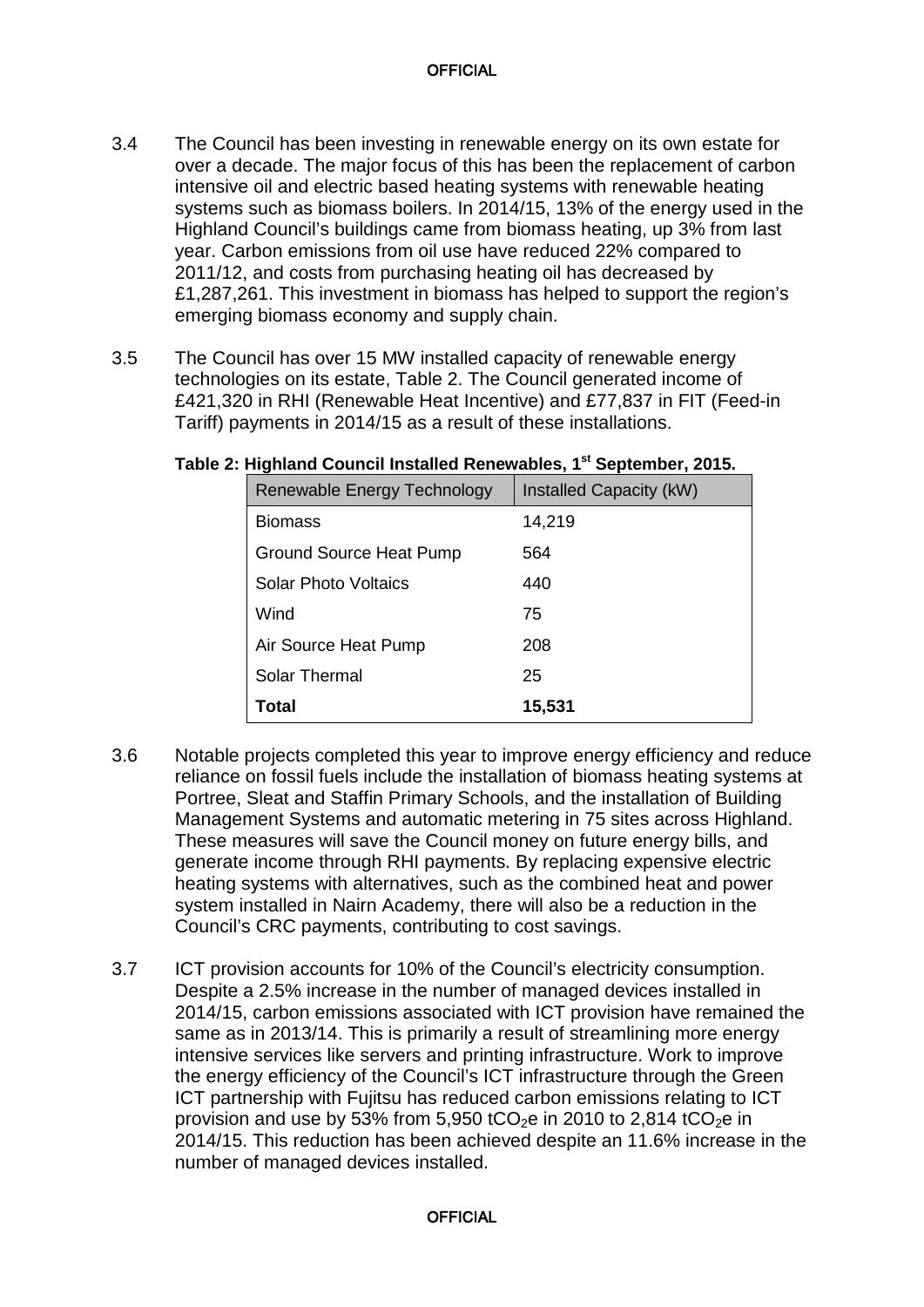# **4. Understanding and remediating the increase in energy consumption**

# Weather

A key variable that drives energy consumption across the Council estate is weather. An analysis of temperature across the Highlands for 2014/15 indicates it was not a particularly cold winter, and based on temperature alone, heating demand should not be much different in 2014/15 than 2013/14. However, rainfall in Highland over winter 2014/15 was higher than usual, Figure 5. This may mean that buildings were heated to a higher level than usual due to staff/ pupils being wet or due a perception of it being colder than it was due to the increased rainfall and overcast conditions. A significant proportion of the increased heating demand during 2014/15 may therefore be due to the weather. This may not be that unusual in the future, with a potential impact of climate change on the Highlands being wetter winters.



**Figure 5.** Rainfall map for the North of UK for Winter 2014/15 (December, January, and February). <http://www.metoffice.gov.uk/climate/uk/summaries/2015/winter>

## 4.2 Staff behaviour

Staff behaviour can influence energy demand. It is commonly quoted that an engaged workforce can reduce energy consumption by up to 10%. In a similar manner a disengaged workforce can increase energy consumption. Whilst the Council has had a significant corporate drive to reduce costs across areas such as staff travel where budgets are devolved to teams, campaigns regarding energy use have been more sporadic. Re-engaging the workforce could help to reduce energy consumption across the Council, saving money, carbon, and result in the Council paying less CRC tax. Simple measures could be communicated through a staff engagement campaign to switch off devices when not in use, turning down thermostats where possible,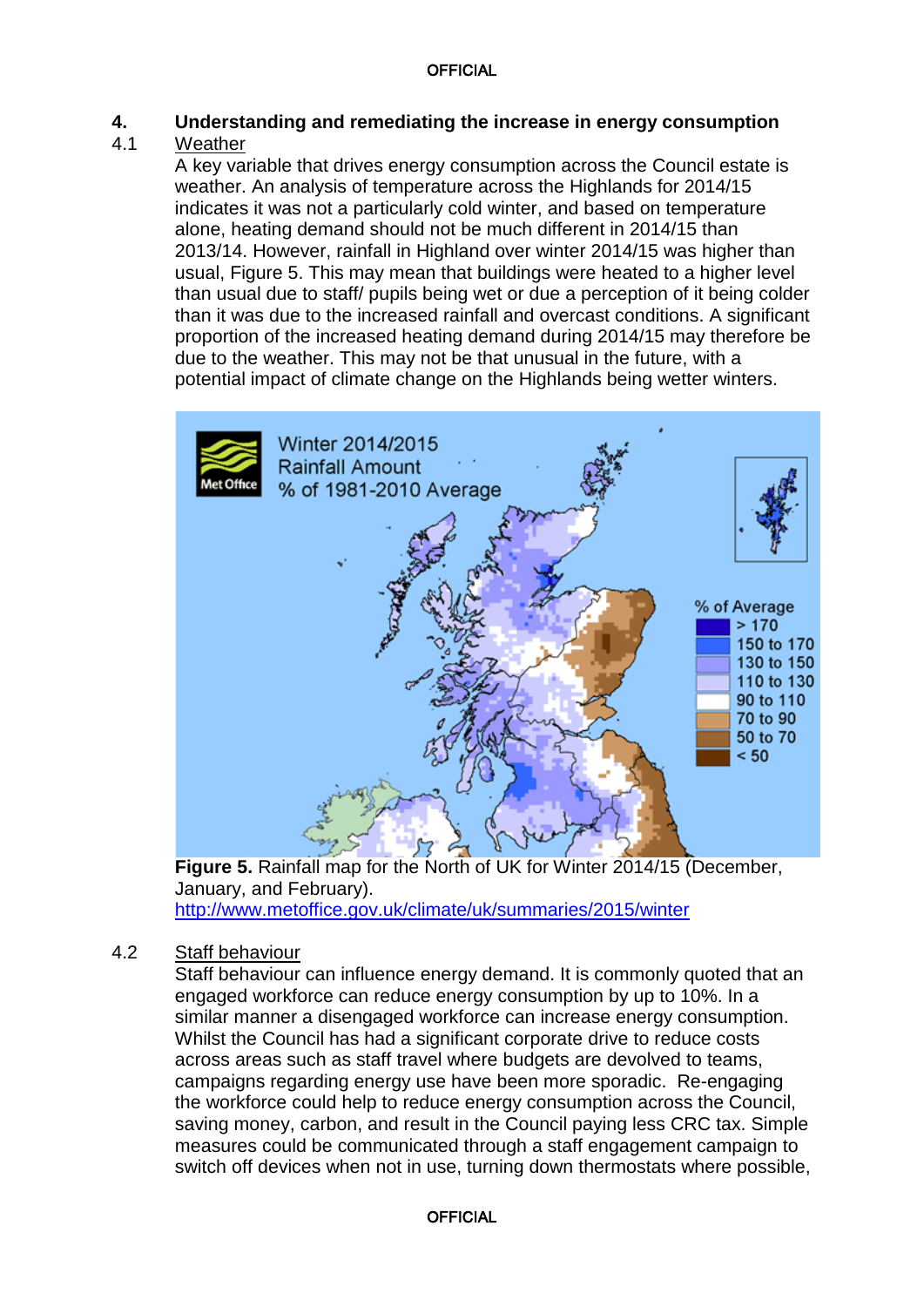and not bringing in electric devices such as desk lighting, and electric heaters, or charging mobile phones, tablets etc.

- 4.3 Preliminary work on a staff engagement campaign has been undertaken by the Climate Change team, and this will be made a priority and delivered from now. This will form a key part of an action plan to reduce energy consumption.
- 4.4 Focus on a site by site basis

In previous versions of the Carbon Management Plan, a higher focus has been placed upon Council sites with the highest energy consumption. This will be reintroduced to refocus efforts. The top 10 energy consuming buildings account for 20.9% of the Council's total electricity, gas, and oil consumption, Appendix 3. Nine of these ten buildings are schools, with the other being Highland Council HQ. By focusing on these ten buildings over one fifth of the Council's energy consumption from oil, gas and electricity in buildings could be targeted.

- 4.5 Nine of the ten buildings with the greatest increase in energy consumption between 2013/14 and 2014/15 are schools, with the tenth being the Duthac House Resource centre, Appendix 4. Understanding why these increases in energy consumption have happened on a site by site basis could help to identify actions to reverse these trends. From the sites identified in Appendix 3 and 4, a key stakeholder group for reducing energy consumption is schools.
- 4.6 The Council also holds data on the expected energy performance of its buildings. Analysis could indicate how buildings are performing against this.
- 4.7 The Energy team are rolling out an energy viewer as a quick link to schools and buildings that will give them immediate access to the energy consumption and costs for each site. The portal also allows submission of meter readings and analysis of the site.
- 4.8 There are many potential measures that could be used to reduce energy demand and improve energy efficiency, with a range of lead times and costs. Some examples are listed in Table 3. Many of these measures are low cost, or require changes in behaviour supported by relevant internal Council policies.

|          | <b>Reducing energy demand</b>                                                                                                                                | Improving energy efficiency                                                                                                                         |
|----------|--------------------------------------------------------------------------------------------------------------------------------------------------------------|-----------------------------------------------------------------------------------------------------------------------------------------------------|
| Lighting | • Switching off unneeded lights                                                                                                                              | Upgrade old fittings<br>Change to LED lighting                                                                                                      |
| Heating  | • Operate buildings closer to<br>required temperatures<br>• Work with staff to ensure<br>heating is set correctly<br>• Limit use of supplementary<br>heaters | Provide better heating controls<br>Implement limits on changes<br>to heating systems<br>Move to more efficient heating<br>types<br>Fit door closers |

### **Table 3. Measures to reduce energy consumption in Council buildings**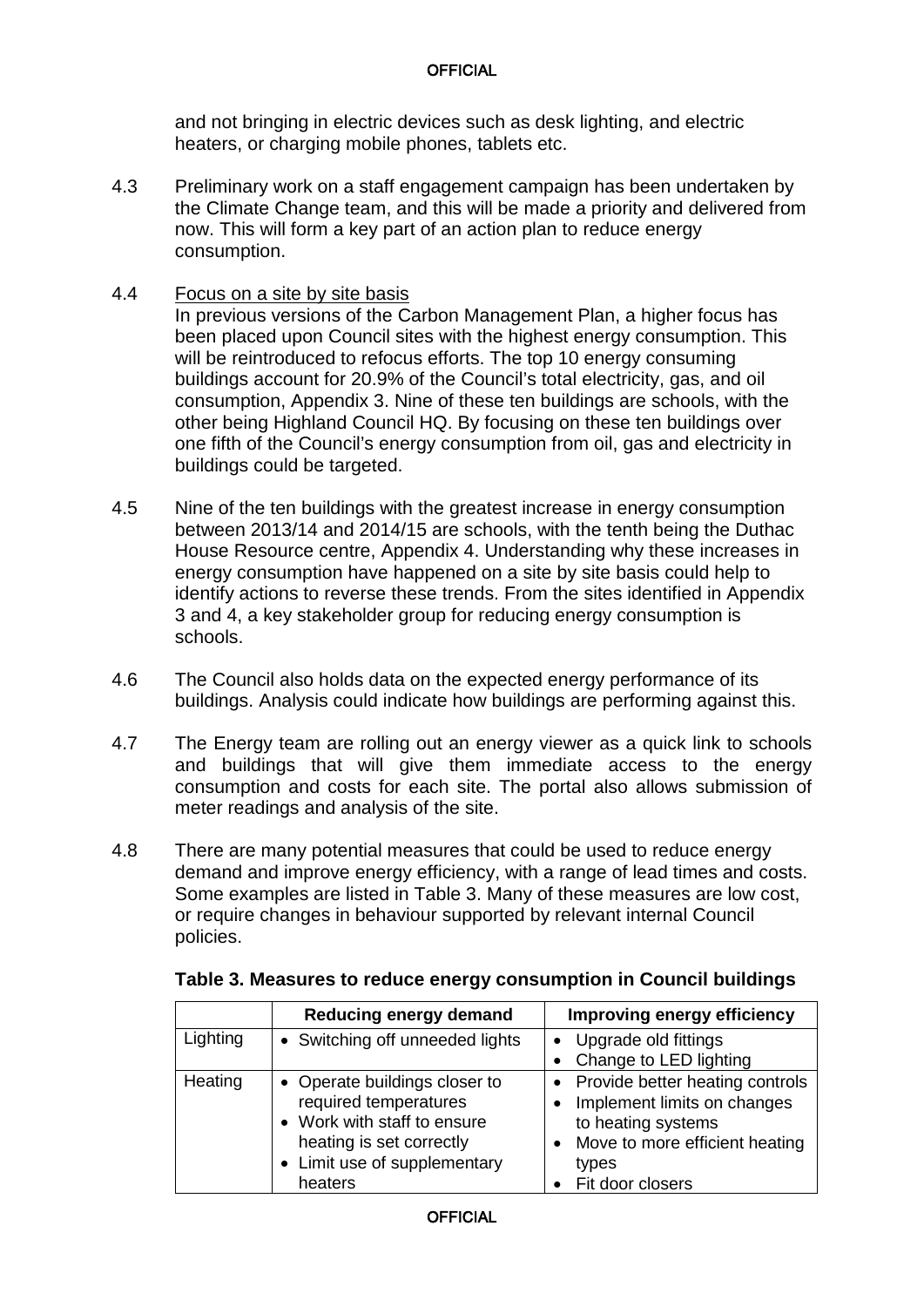|                  | • Ensure heaters are not blocked<br>or covered                                                  | Draught proofing<br>$\bullet$                                                                                                |
|------------------|-------------------------------------------------------------------------------------------------|------------------------------------------------------------------------------------------------------------------------------|
| Power            | • Limit appliances<br>Switch off appliances and<br>computers when not in use                    | Install water boilers<br>Use Combined Heat and<br>Power where possible<br>Install renewables to help<br>offset energy demand |
| <b>Behaviour</b> | • Switch off campaign<br>• Promote use of warm clothing<br>rather than supplementary<br>heating |                                                                                                                              |

4.9 An action plan combining these measures with the sites identified in Appendix 3 and 4 will be developed to target remedial action and reduce energy consumption in buildings.

### 4.10 Capital spend

As part of the Council's capital budget, a programme of investment is occurring to improve the energy efficiency of Council properties, and to replace inefficient expensive oil heating systems with renewable alternatives. In 2014/15, £2.822m was spent by the Council on energy improvement measures. Many of these projects are spend to save initiatives, saving the Council future revenue costs. This capital budget could be augmented with capital currently programmed for the Carbon CLEVER initiative.

### 4.11 Office rationalisation

The Council's office rationalisation programme will continue to reduce the number of properties that the Council owns, operates and heats. This will reduce energy costs to the Council.

### 4.12 PPP properties

As noted in paragraph 3.2, energy use in PPP properties has decreased by 4% in 2014/15, compared to 2013/14, although it is still 1% higher than the baseline year (2011/12). This situation should continue to be monitored.

### **5. Staff Travel**

- 5.1 Staff travel mileage has decreased by 25% (2,573,743 miles) from 10,473,109 miles (2011/12) to 7,899,366 miles (2014/15). Business travel by staff in their own car ('grey fleet' mileage) has decreased 25% (2,193,591 miles) in 2014/15 compared to the baseline year, saving £546,998.
- 5.2 Staff travel by public transport and by hire car decreased by 28% in 2014/15 compared to 2011/12, with costs reduced by £189,518 (23%). This reduction is most likely a result of staff responding to the need for increased savings and adjusting their travel priorities as a result. Car hire mileage has reduced 30% (371,155 miles) saving £194,586, a 35% reduction in costs compared to 2011/12.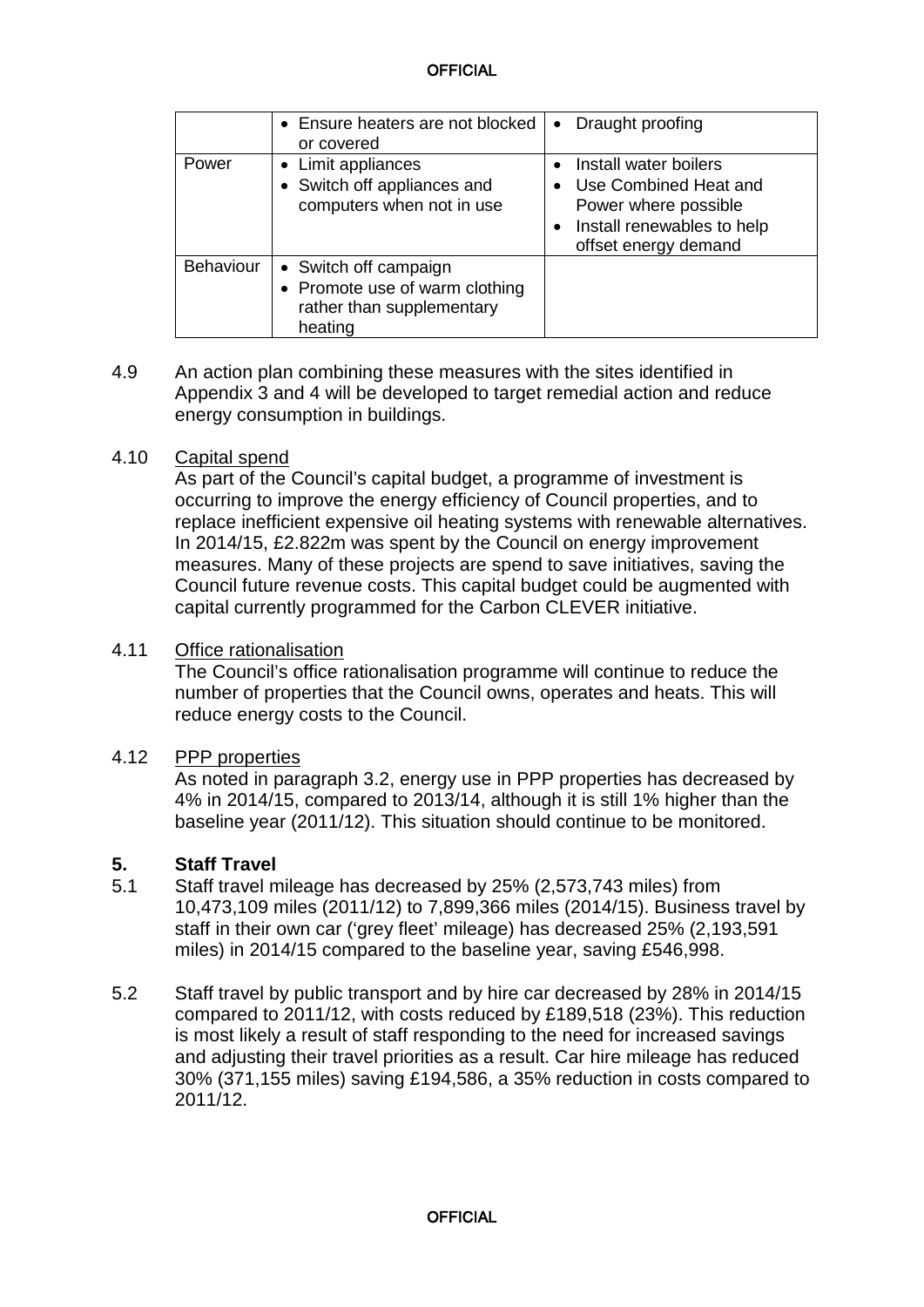# **6. Fleet**

There have been significant decreases in fuel consumption by the Council's fleet, resulting in a 27% decrease in carbon emissions compared to 2011/12. This has helped to reduce fuel spend by £897,020 compared to 2011/12. Falling fuel prices will have also contributed to the decrease in costs. Diesel use, which contributes the majority of fleet carbon emissions, has fallen 31% compared to 2011/12. This decrease has been achieved by the installation of more efficient Euro 6 standard engines, route optimisation and some withdrawal of services due to budget pressures. Gas oil consumption has increased 16% in 2014/15 compared to 2011/12 (7% increase compared to 2013/14). Gas oil is used to fuel the gritting fleet, with winter conditions driving gas oil use each year.

# **7. Waste**

- 7.1 Both waste going to landfill and recycling volume from Council sites have increased in 2014/15, with an overall increase of 12% compared to 2011/12. Landfill waste arising from non-school properties has seen the largest increase, rising 40% compared to 2013/14, and 56% compared to the baseline year, with costs increasing by £117,151 compared to 2013/14.
- 7.2 Estimates of waste volume are conducted using industry-wide best practices, but still have the potential for significant inaccuracies due to assumptions in the methodology. The method assumes that every bin is completely full when it is emptied. It then assumes a standard factor to convert the bin volume to tonnes of waste which may also not be accurate.
- 7.3 Work by the Council's Waste Management team indicates that the actual density may actually be half that assumed in the calculations used here. This indicates that there are a number of sites where the number of bins provided is too high and should be reviewed to reduce costs. It also means that the carbon emissions estimates associated with waste are likely to be too high. It is not currently possible to directly calculate the tonnage of waste arising from Council activities as the Council's own waste is not segregated from general municipal collections.
- 7.4 The process for approving new or additional waste collection provision (that is, number of bins or number of collections per week) at schools or Council offices does not normally include an audit of existing capacity. For example if a recycling bin is added, a general waste bin is not normally taken away so overall capacity increases whilst the volume of waste generated may have stayed the same. Working with Facilities Management staff and the Waste Management Team to better assess waste provision will help to reduce the Council's spend on waste services.

# **8. Street lighting**

- Carbon emissions from street lighting have increased 2% compared to 2013/14 due to an increase in the size of the street lighting estate, with approximately 400 new street lights added due to developments in 2014/15.
- 8.2 LED street lights typically save 40-60% of the energy used by conventional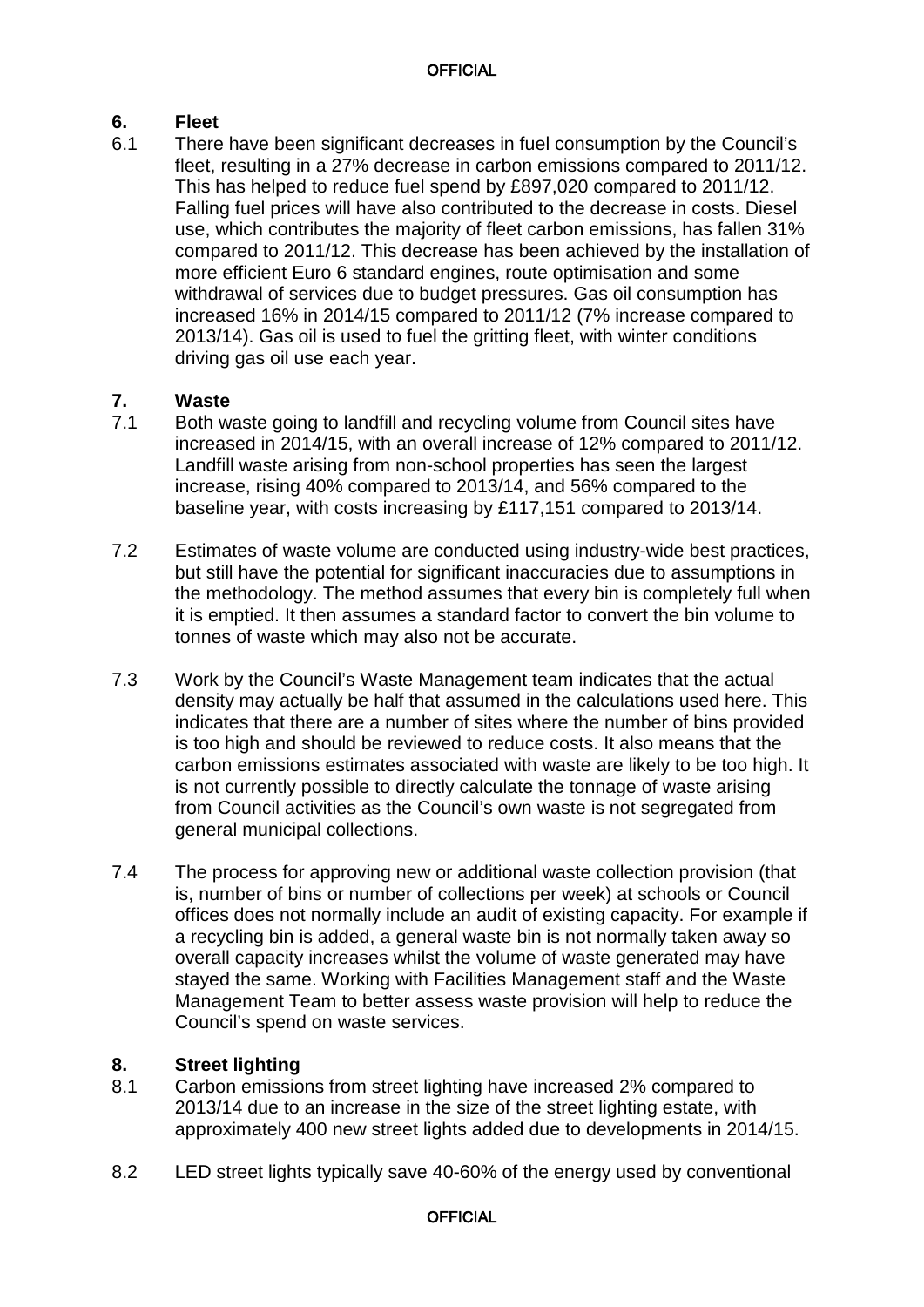sodium lights. A £16 million project in the Council's capital programme is to change the majority of the Council's street lighting stock to energy efficient LEDs by 2020/21. It is estimated that by the end of the project, approximately £1 million will be saved per year in reduced energy costs at current electricity prices, approximately halving the Council's energy costs for street lighting. As mentioned in paragraph 2.7, this is the first year that carbon emissions from street lighting are now included in the calculations for the Council's payments under the CRC scheme. Reductions in energy use from street lighting will reduce future costs associated with CRC.

# **9. Water – all sites**

Water usage decreased by 4% in 2014/15. Costs have also reduced 21% (£329,711) as a result of better account management processes, primarily through increasing the number of metered bills the Council receives. Whilst carbon emissions relating to water use only account for 1% of the Council's overall carbon emissions, the associated costs account for 6% of the activity scoped into the CMP. Reducing water consumption is therefore important for saving costs.

### **10. Community Emissions**

10.1 The CMP includes some measures of Highland-wide carbon emissions, reported under the community emissions sector. This includes energy use in council housing, and municipal and household waste estimates. These emissions do not have reduction targets set against them, as the Council has no direct control over them.

### 10.2 Energy use in council housing

The Council is responsible for 13,488 Council houses with total carbon emissions related to energy use of  $50,751$  tCO<sub>2</sub>e, 2014/15. This figure is the same as reported in 2013/14 as it is based on an estimate from the energy performance certificates of the housing stock, which have not been updated.

- 10.3 Whilst the Council is not directly responsible for the emissions relating to Council houses, the Council is committed to improving the energy efficiency of Council houses to help alleviate fuel poverty, with reduced carbon emissions hopefully being a co-benefit. 88% of Council housing stock now meets the energy efficiency standard of the Scottish Housing Quality Standards (SHQS). Completion of the programme is expected in January 2016.
- 10.4 Scottish Government has announced a new Energy Efficiency Standard for Social Housing to be reached by 2020, which supersedes the SHQS, with more stringent standards to be achieved. Council housing stock is being assessed and will be reported to the Community Services Committee in due course. Initial assessments have indicated that works may be required to 3,050 properties, at an estimated cost of £27.1m, to achieve the new standards.
- 10.5 The Council recently won 'project of the year' in the National Green Deal and ECO Awards 2015 for its partnership programme with energy provider E.ON,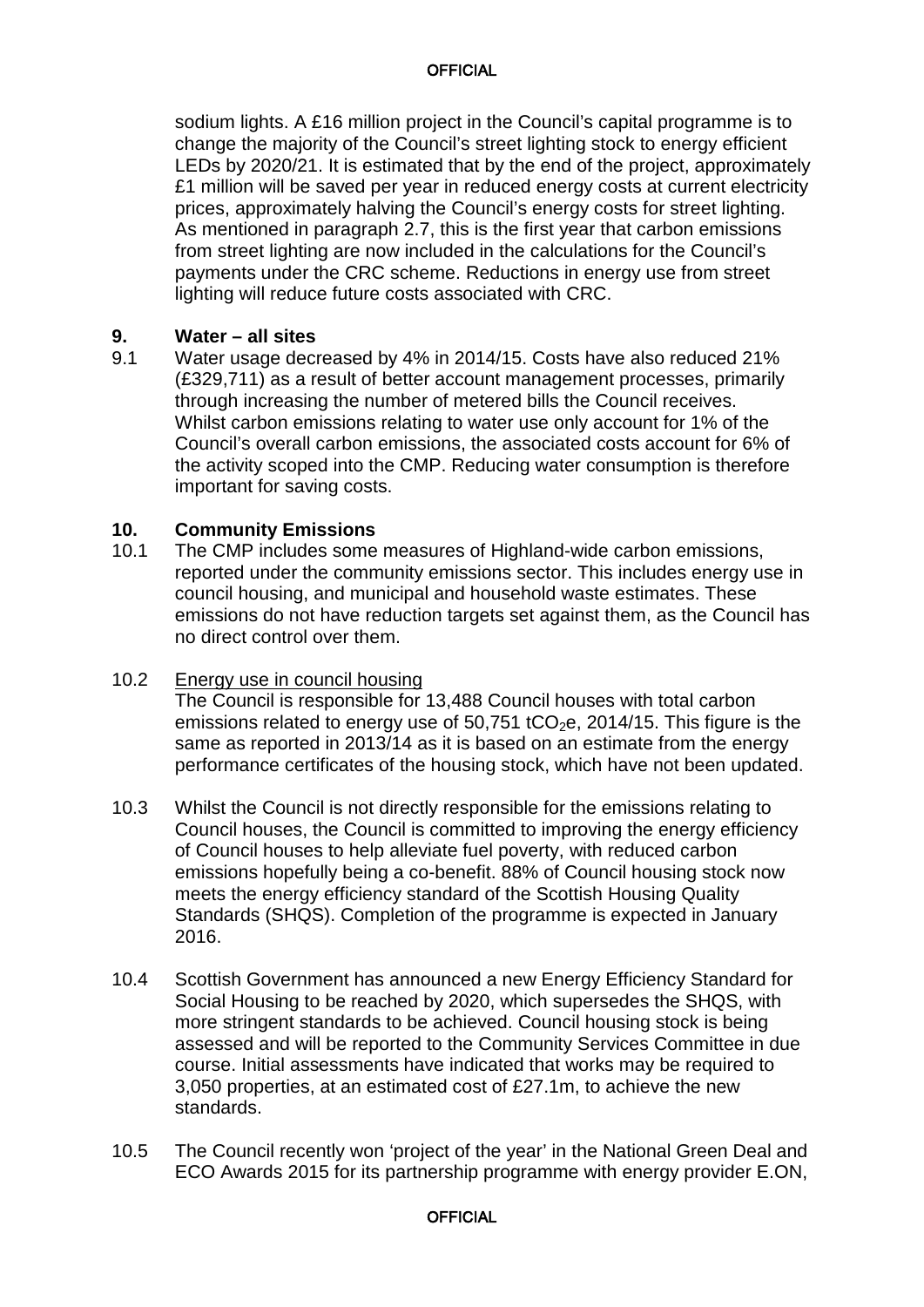bringing major energy savings to hard-to-treat properties in areas of high fuel poverty. The £7.4m Home Energy Efficiency Project – Area Based Scheme (HEEP-ABS) has reached around 1,111 homes in the Highlands. It has saved in excess of 63,000 tonnes of carbon, employed around 98 people and secured a £4.9m contribution in Energy Company Obligation funding from E.ON.

10.6 Municipal and Household Waste

In 2014/15, 46% of household waste was recycled. This has remained fairly constant since 2011/12, although municipal recycling has increased from 39% in 2011/12 to over 43% in 2014/15. Municipal waste going to landfill has decreased 11% compared to the 2011/12 baseline year, with overall waste volume decreasing 5% (5,751 tonnes). Despite accounting for only 56% of waste by weight, landfilled waste accounts for 95% of carbon emissions arising from waste. The recent expansion of the types of waste included in curb-side recycling in 2015/16 will help to further reduce the amount of landfilled waste.

| <b>Household waste</b>   |                               |        |          |                     |  |  |
|--------------------------|-------------------------------|--------|----------|---------------------|--|--|
| Waste and treatment      |                               | Weight |          | Carbon<br>emissions |  |  |
|                          | (tonnes)                      | (%)    | (tonnes) | (%)                 |  |  |
| Recycled/Composted       | 60,197                        | 46.5   | 1,264    | 6.0                 |  |  |
| Landfilled               | 68,800                        | 53.2   | 19,952   | 94.0                |  |  |
| <b>Energy from Waste</b> | 414                           | 0.3    | 9        | 0.0                 |  |  |
| <b>Total</b>             | 129,411                       |        | 21,225   |                     |  |  |
| <b>Municipal waste</b>   |                               |        |          |                     |  |  |
| Waste and treatment      | Carbon<br>Weight<br>emissions |        |          |                     |  |  |
|                          | (tonnes)                      | (%)    | (tonnes) | (%)                 |  |  |
| Recycled/Composted       | 62,000                        | 43.5   | 1,302    | 5.3                 |  |  |
| Landfilled               | 80,125                        | 56.2   | 23,236   | 94.6                |  |  |
| <b>Energy from Waste</b> | 559                           | 0.4    | 12       | 0.0                 |  |  |
|                          |                               |        |          |                     |  |  |

**Table 4. Municipal and household waste emissions, 2014/15.** *Municipal waste includes all waste collected by the Council arising from household and business collections.*

## **11. Implications**

- 11.1 Resource Implications: The CMP helps the Highland Council to monitor its practices, become more efficient, and reduce costs. Achieving the targets of the CMP requires a series of projects and actions to be delivered, many of which will have an associated cost. These projects are part of the Council's capital budget and are reviewed on a case by case basis to ensure they achieve best value for money.
- 11.2 There are financial risks relating to the cost of energy. Oil, gas and electricity are known to have particularly volatile prices, and the more energy the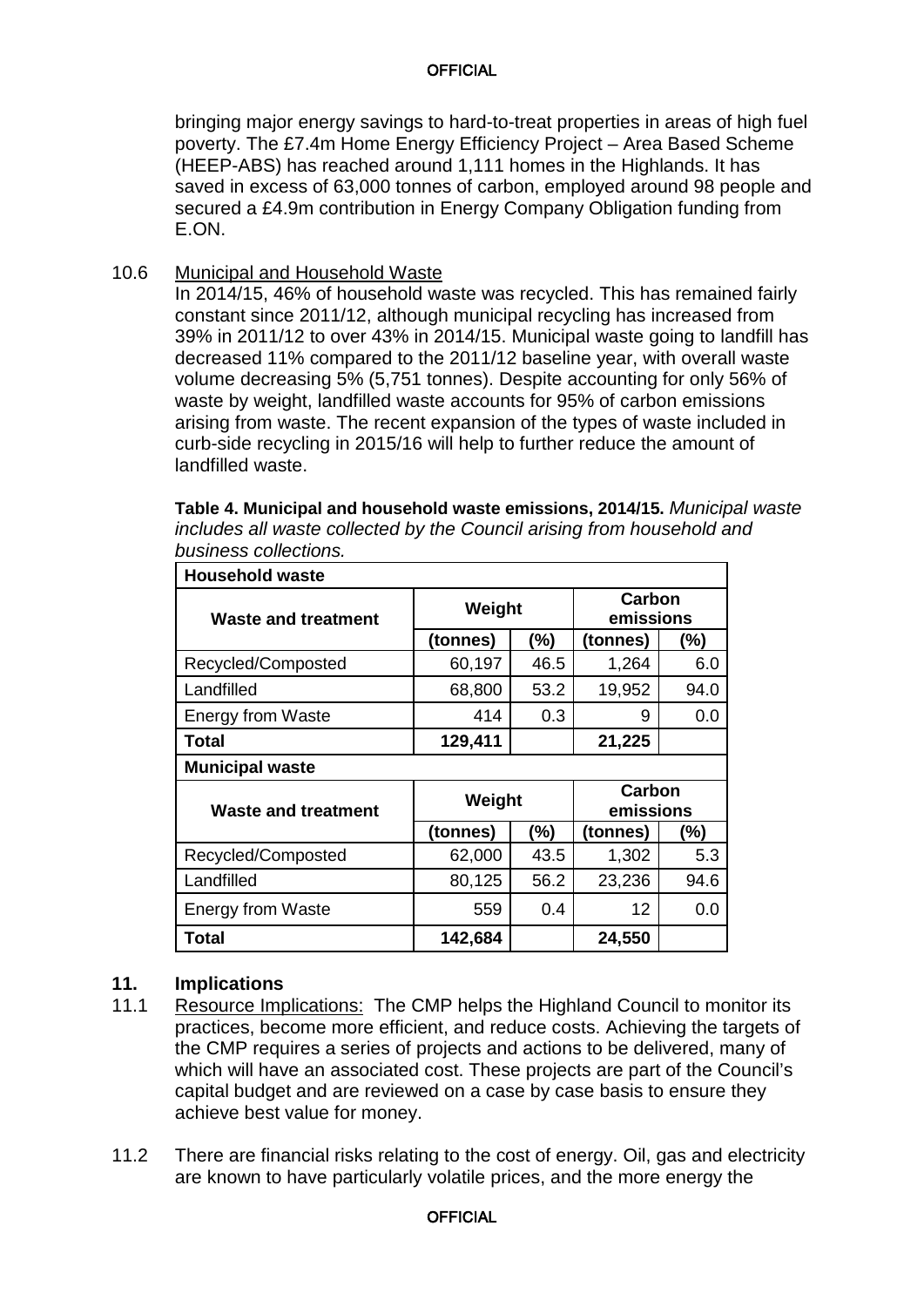Council consumes, the greater the risk of rising costs impacting the Council's budget, and consequently its ability to provide essential services. Total costs through the CRC scheme in 2014/15 were £832,289 and this is expected to continue to rise in the future. This will place additional pressure on Council finances to meet these obligations, particularly if energy use is not reduced.

- 11.3 Legal Implications: The Council has a duty to assist Scotland achieve its national carbon emission reduction targets as set out by the Climate Change (Scotland) Act 2009, to reduce emissions of greenhouse gases by at least 42% by 2020 and at least 80% by 2050. Mandatory required reporting under the revised Public Bodies Duties will be required from 2015/16.
- 11.4 Climate Change/ Carbon CLEVER Implications: By reducing its carbon emissions, the Highland Council is helping the region mitigate its impacts on climate change.
- 11.5 Risk Implications: There is a reputational risk to the Council for not achieving the targets of the CMP.
- 11.6 There are no Gaelic, Rural or Equalities implications arising from this report.

#### **12**. **Recommendations**

- 12.1 Members are asked to note:
	- The Council's carbon emissions have increased 1% in 2014/15 compared to 2013/14 but have decreased by 4% compared to 2011/12 (and against a target reduction over the period is 9%);
	- Compared to 2011/12, carbon emissions from energy use, staff travel, and fleet have decreased, whilst emissions from waste, water and street lighting have increased;
	- Total costs decreased by 6% from £20.5m (2013/14) to £19.28m (2014/15), saving £1.22m;
	- Achievements and positive changes that have occurred in 2014/15 include:
		- a. Water usage decreased by 4% in 2014/15. Costs have also reduced 21% (£329,711) as a result of better account management processes, primarily through increasing the number of metered bills the Council receives;
		- b. The Council avoided an even higher CRC payment by pre-paying for the majority of its offset credits in advance;
		- c. The Council's investment in biomass has helped to support the region's emerging biomass economy and supply chain;
		- d. The Council generated income of £421,320 in Renewable Heat Incentive and £77,837 in Feed-in Tariff payments in 2014/15;
		- e. The Green ICT partnership with Fujitsu has reduced carbon emissions relating to ICT provision and use by 53% from 5,950 tCO<sub>2</sub>e in 2010 to 2,814 tCO<sub>2</sub>e in 2014/15;
		- f. Business travel by staff has decreased 25% in 2014/15 compared to the baseline year, saving £737,048;
		- g. Business travel by staff in their own car has decreased 25% in 2014/15 compared to the baseline year, saving £546,998;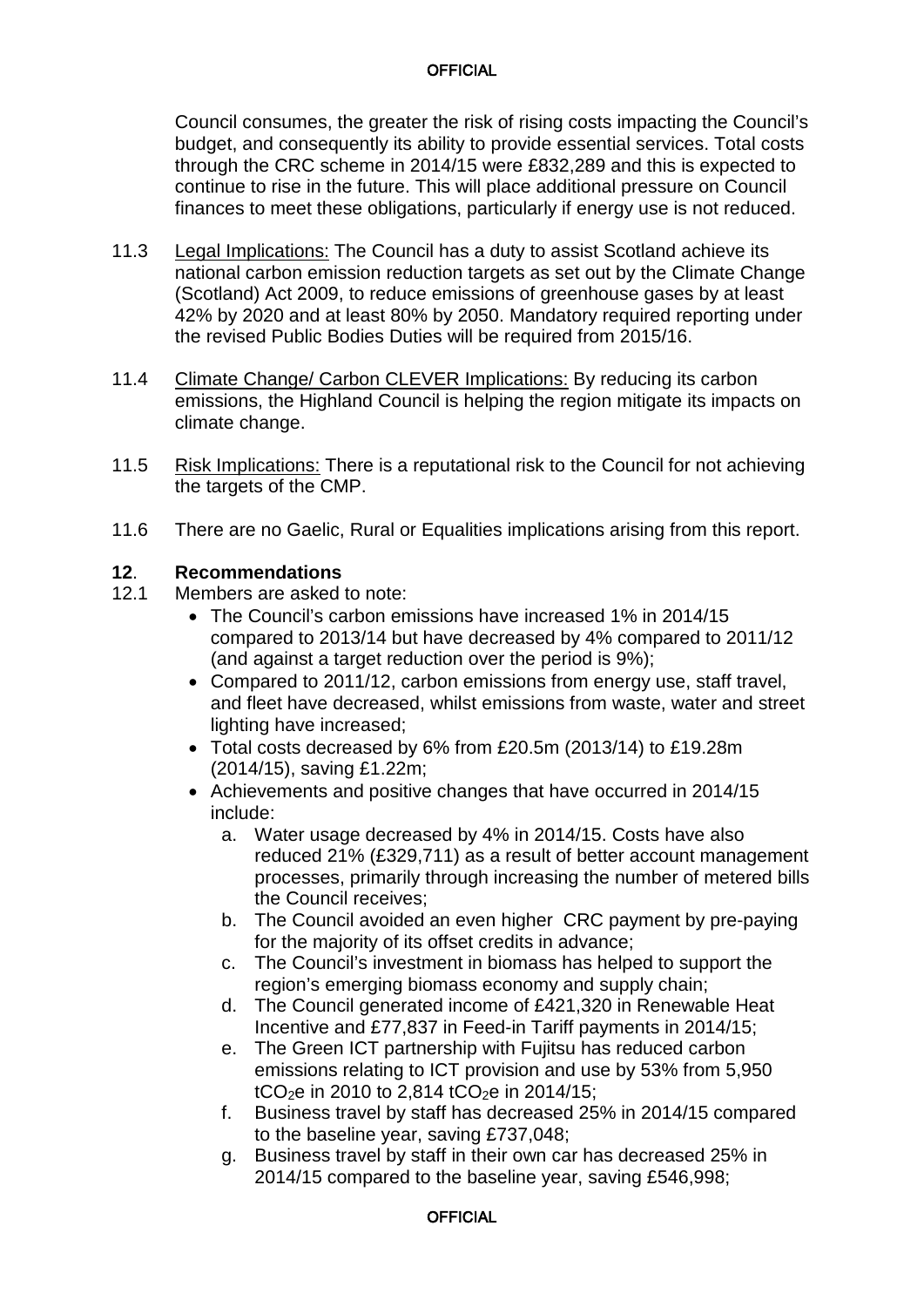- h. Business travel by staff using hire cars has decreased by 30%, saving £194,586 compared to the baseline year;
- i. Significant decreases in fuel consumption by the Council's fleet, reducing carbon emissions by 27% and costs by £897,020 since 2011/12;
- j. 88% of Council housing stock now meets the energy efficiency standard of the Scottish Housing Quality Standards (SHQS). Completion of the programme is expected in January 2016;
- k. Energy use in PPP properties has decreased by 4% in 2014/15, this is encouraging and needs on-going monitoring; and
- l. The Council recently won 'project of the year' in the National Green Deal and ECO Awards 2015.
- **12.2** Members are asked to agree that remedial action to improve performance is refocused on areas where emissions and costs are highest and increasing. This means:
	- that a programme of measures to reduce energy use is developed for use this year, targeting the sites which consume the most energy and have the highest increases in consumption, and incorporating a staff engagement campaign to reduce energy use;
	- A review of the number of bins provided at Council sites to reduce costs;
	- Maintaining progress which has been achieved to reduce staff travel and fleet carbon emissions.

Designation: Head of Policy and Reform Date: 28/10/2015 Author: Gemma Cassells, Policy Officer – Climate Change Background Data: Energy use in buildings: Eddie Boyd, Ishbel Young Staff travel: Chrystal Beaton, Yvonne Henderson and Lucy Lallah Waste: Andy Hume, Michael Robb Fleet: Crawford Gray, Susan Morrison Street lighting: Andrew Matheson Water: Eddie Boyd, Ishbel Young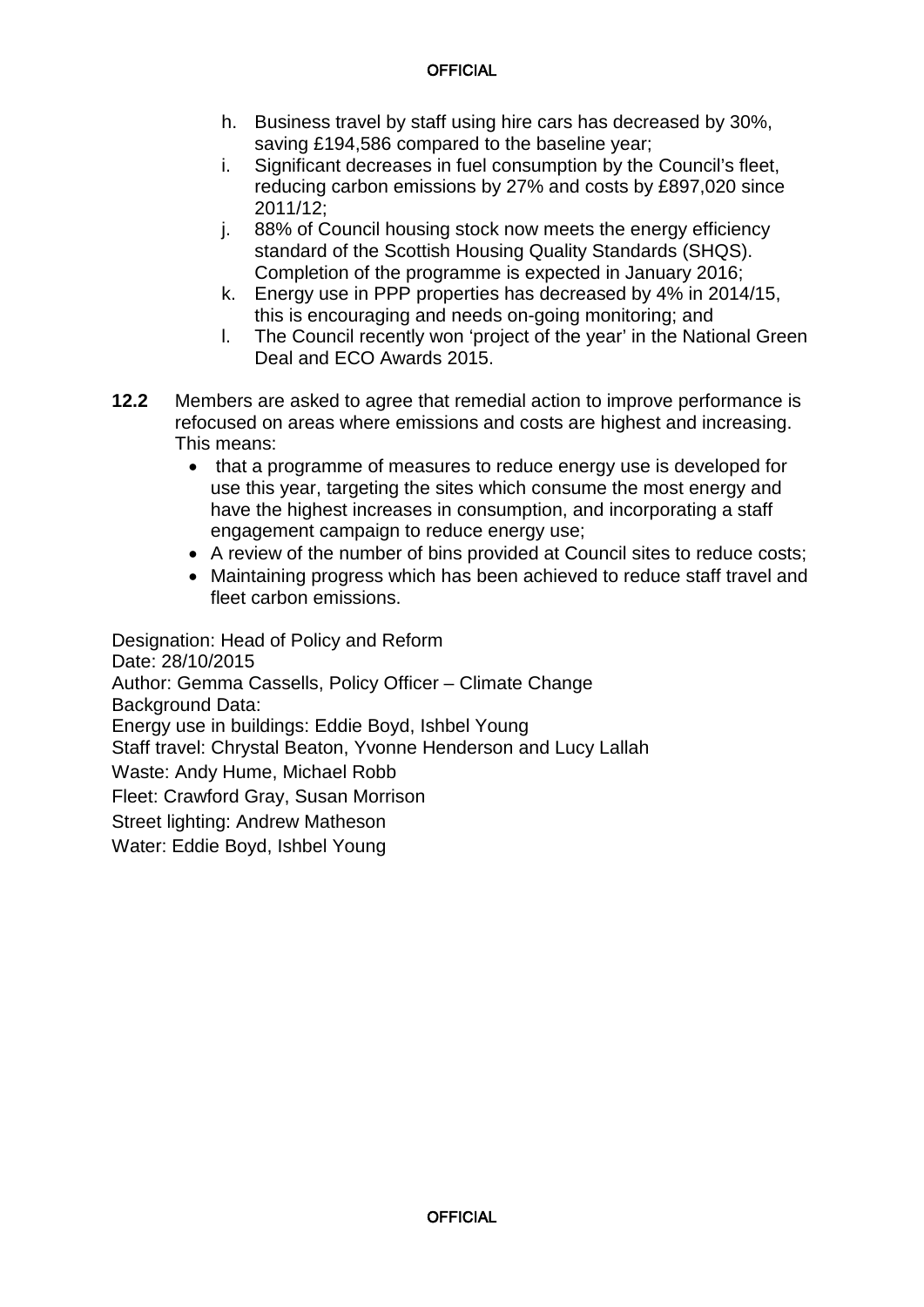|                                  | Appendix 1: Highiand Council carbon emissions, 2011/12 to 2014/15<br>CO <sub>2</sub> e emissions (tonnes) |                |              |              | Change in CO <sub>2</sub><br>emissions |
|----------------------------------|-----------------------------------------------------------------------------------------------------------|----------------|--------------|--------------|----------------------------------------|
|                                  | <b>Baseline</b><br>2011/12                                                                                | 2012/13        | 2013/14      | 2014/15      | $2011/12 -$<br>2014/15                 |
| <b>Energy Use in Buildings</b>   |                                                                                                           |                |              |              |                                        |
| Electricity                      | 27,440                                                                                                    | 28,349         | 28,066       | 28,697       | 5%                                     |
| Gas                              | 4,235                                                                                                     | 5,569          | 4,805        | 5,340        | 26%                                    |
| Oil                              | 11,219                                                                                                    | 10,197         | 7,460        | 8,760        | $-16%$                                 |
| Total:                           | 42,894                                                                                                    | 44,115         | 40,330       | 42,797       | $-0.2%$                                |
| <b>Staff Business Travel</b>     |                                                                                                           |                |              |              |                                        |
| <b>Business Miles</b>            | 1,873                                                                                                     | 1,548          | 1,409        | 1,339        | $-29%$                                 |
| Lease Miles                      | 294                                                                                                       | 312            | 328          | 312          | 6%                                     |
| <b>Training Miles</b>            | 58                                                                                                        | 77             | 66           | 68           | 17%                                    |
| <b>Equivalent Car Hire Miles</b> | 236                                                                                                       | 176            | 143          | 137          | $-42%$                                 |
| <b>Member Miles</b>              | 148                                                                                                       | 131            | 131          | 119          | $-20%$                                 |
| <b>Support Workers</b>           | 10                                                                                                        | 9              | 10           | 4            | $-60%$                                 |
| <b>Re-located Miles</b>          | 121                                                                                                       | 91             | 70           | 75           | $-38%$                                 |
| Car Hire                         | 385                                                                                                       | 363            | 493          | 267          | $-30%$                                 |
| <b>Bus and Coach</b>             | 3                                                                                                         | 4              | 10           | 3            | 0%                                     |
| Ferry                            | $\mathbf{1}$                                                                                              | $\overline{c}$ | $\mathbf{1}$ | $\mathbf{1}$ | 0%                                     |
| Plane                            | 40                                                                                                        | 41             | 67           | 20           | $-50%$                                 |
| Taxi                             | 0                                                                                                         | 0              | 0            | 0            | 0%                                     |
| Train                            | 33                                                                                                        | 29             | 48           | 36           | 9%                                     |
| Total:                           | 3,200                                                                                                     | 2,783          | 2,776        | 2,381        | $-25%$                                 |
| <b>Fleet</b>                     |                                                                                                           |                |              |              |                                        |
| Petrol                           | 79                                                                                                        | 80             | 79           | 69           | $-13%$                                 |
| <b>Diesel</b>                    | 8,469                                                                                                     | 8,117          | 7,721        | 5,650        | -33%                                   |
| Gas Oil                          | 886                                                                                                       | 1255           | 959          | 1,027        | 16%                                    |
| Total:                           | 9,435                                                                                                     | 9,452          | 8,759        | 6,746        | $-29%$                                 |
| <b>Internal Waste*</b>           |                                                                                                           |                |              |              |                                        |
| Landfill waste (non-schools)     | 395                                                                                                       | 360            | 416          | 581          | 47%                                    |
| Mixed recycling (non-school)     | $\overline{2}$                                                                                            | 5              | 5            | 8            | 300%                                   |
| Landfill waste (schools)         | 632                                                                                                       | 691            | 815          | 814          | 29%                                    |
| Mixed recycling (schools)        | 9                                                                                                         | 10             | 11           | 11           | 22%                                    |
| Total:                           | 1,039                                                                                                     | 1,065          | 1,247        | 1,414        | 36%                                    |
| <b>Street Lighting</b>           | 9,591                                                                                                     | 9,885          | 9,792        | 10,025       | 5%                                     |
| Water                            | 412                                                                                                       | 370            | 496          | 478          | 16%                                    |
| <b>TOTAL</b>                     | 66,552                                                                                                    | 67,670         | 63,401       | 63,841       | $-4%$                                  |

# **Appendix 1: Highland Council carbon emissions, 2011/12 to 2014/15**

Emissions increase

\*Estimated data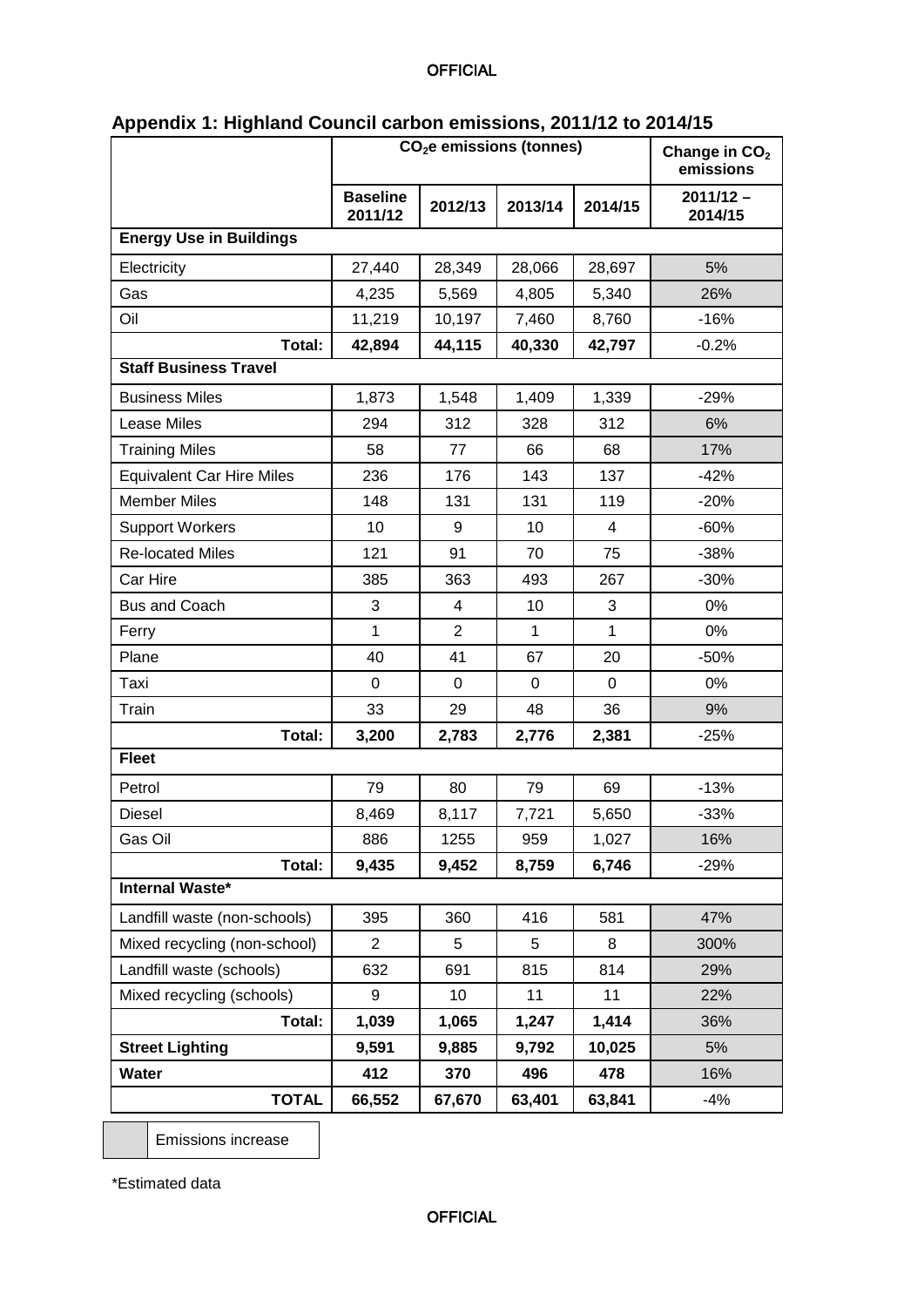|                                                                            | Cost (£)                   |            |            |            | Change<br>in cost<br>(%) |
|----------------------------------------------------------------------------|----------------------------|------------|------------|------------|--------------------------|
|                                                                            | <b>Baseline</b><br>2011/12 | 2012/13    | 2013/14    | 2014/15    | 2011/12-<br>2014/15      |
| <b>Energy Use in Buildings</b>                                             |                            |            |            |            |                          |
| Electricity                                                                | 4,805,674                  | 5,464,789  | 6,027,834  | 6,285,356  | 31%                      |
| Gas                                                                        | 559,027                    | 831,775    | 845,305    | 880,250    | 57%                      |
| Oil                                                                        | 3,045,328                  | 2,791,681  | 1,817,258  | 1,758,067  | $-42%$                   |
| Total:                                                                     | 8,410,029                  | 9,088,245  | 8,690,397  | 8,923,673  | 6%                       |
| <b>Staff Business Travel</b>                                               |                            |            |            |            |                          |
| <b>Business Miles</b>                                                      | 2,273,554                  | 2,258,071  | 2,062,180  | 1,949,511  | $-14%$                   |
| Lease Miles                                                                | 120,367                    | 131,245    | 137,449    | 124,704    | 4%                       |
| <b>Training Miles</b>                                                      | 39,163                     | 51,862     | 44,939     | 45,937     | 17%                      |
| <b>Equivalent Car Hire Miles</b>                                           | 228,372                    | 72,964     | 136,487    | 61,661     | $-73%$                   |
| <b>Member Miles</b>                                                        | 198,506                    | 188,084    | 187,145    | 170,140    | $-14%$                   |
| <b>Support Workers</b>                                                     | 14,692                     | 12,310     | 14,466     | 5.498      | $-63%$                   |
| <b>Re-located Miles</b>                                                    | 85,512                     | 63,692     | 49,098     | 55,192     | $-35%$                   |
| Car Hire                                                                   | 559,570                    | 430,920    | 702,920*   | 363,063    | $-35%$                   |
| <b>Bus and Coach</b>                                                       | 3,105                      | 4,925      | 10,090     | 1.824      | $-41%$                   |
| Ferry                                                                      | 3,610                      | 3.170      | 5012       | 3243.22    | $-10%$                   |
| Plane                                                                      | 44,168                     | 40,644     | 81,931     | 30,564     | $-31%$                   |
| Taxi                                                                       | 164                        | 462        | 110        | 314        | 92%                      |
| Train                                                                      | 55,317                     | 59,801     | 151,606    | 77,407     | 40%                      |
| Total:                                                                     | 3,626,106                  | 3,829,745  | 3,583,434  | 2,889,058  | $-20%$                   |
| <b>Fleet</b>                                                               |                            |            |            |            |                          |
| Petrol                                                                     | 39,134                     | 39,953     | 38,789     | 38,842     | $-1%$                    |
| Diesel                                                                     | 3,664,896                  | 3,542,508  | 3,302,019  | 2,734,456  | $-25%$                   |
| Gas Oil                                                                    | 207,936                    | 288,929    | 212,259    | 187,046    | $-10%$                   |
| Total:                                                                     | 3,911,966                  | 3,871,390  | 3,553,067  | 2,960,345  | $-24%$                   |
| Internal Waste (collection and disposal costs, not including landfill tax) |                            |            |            |            |                          |
| Landfill waste (non-schools)                                               | 170,520                    | 173,027    | 230,042    | 347,193    | 104%                     |
| Mixed recycling (non-school)                                               | 24,462                     | 44,185     | 56,818     | 91,431     | 274%                     |
| Landfill waste (schools)                                                   | 370,716                    | 381,160    | 458,362    | 511,239    | 38%                      |
| Mixed recycling (schools)                                                  | 113,824                    | 109,036    | 128,972    | 136,542    | 20%                      |
| Total:                                                                     | 679,521                    | 707,407    | 874,194    | 1,086,406  | 60%                      |
| <b>Street Lighting</b>                                                     | 1,794,867                  | 2,316,706  | 2,270,227  | 2,216,616  | 23%                      |
| Water                                                                      | 1,667,973                  | 1,662,253  | 1,533,631  | 1,203,921  | $-28%$                   |
| <b>TOTAL</b>                                                               | 20,087,459                 | 20,924,151 | 20,504,950 | 19,280,019 | $-4%$                    |
| <b>CRC</b> tax                                                             | 479,441                    | 453,450    | 424,560    | 832,289    | 73%                      |

# **Appendix 2: Costs associated with carbon emissions, 2011/12 to 2014/15**

Cost increase

**\*data currently under review**